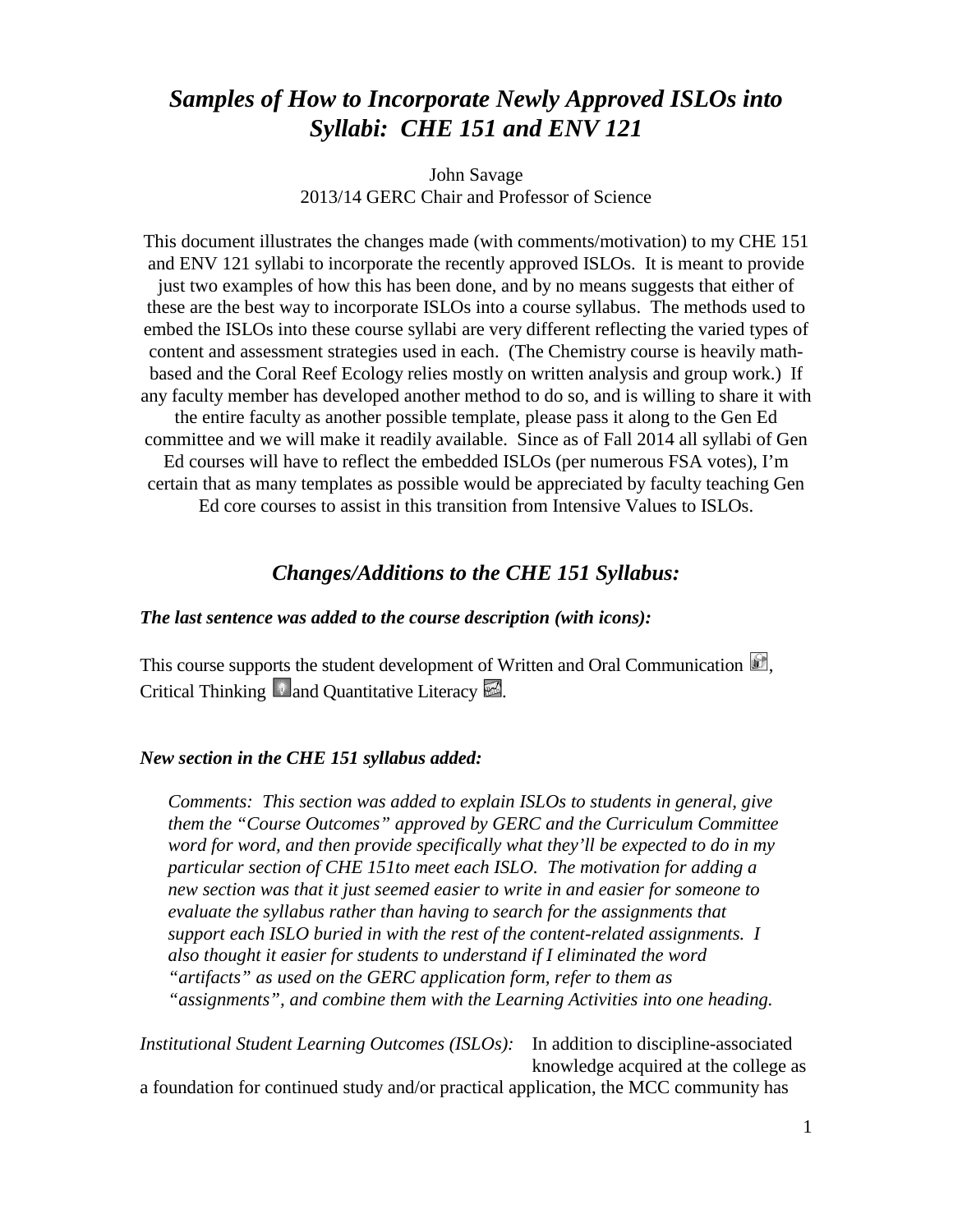identified six Institutional Student Learning Outcomes, or ISLOs, as the skills and abilities that are essential to our students' learning and development. MCC provides a wide range of curricular and co-curricular learning opportunities for students to develop and practice them and student achievement of these ISLOs are assessed on an ongoing basis to ensure that our graduates are well-prepared for their future academic and career endeavors. Below are listed the three ISLOs supported in this (and all other sections of CHE 151), along with course outcomes and specific learning activities and types of assignments you can expect to engage in this semester to support the development of each ISLO.

### *Written and Oral Communication*

#### Course Outcomes:

Students will accurately document scientific observations in a laboratory setting. Students will compose a formal lab report in a scientifically acceptable format. Student will orally present, discuss and answer questions with peers on laboratory results and/or a research project.

#### Relevant Assignments and Learning Activities:

During this semester you can expect to conduct labs that require documentation of scientific observations, write at least one formal laboratory report that follows a scientifically acceptable format, and complete at least one assignment in which you will be required to provide a video recording of yourself reporting on or explaining a topic of mutual interest in the field of chemistry.

# **Critical Thinking**

#### Course Outcomes:

Students will be able to utilize the scientific method in solving problems. Students will be able to distinguish the difference between fact and theory (interpretation) as it relates to science and chemistry in particular. Students will be able to gather information, process the data and interpret the findings.

#### Relevant Assignments and Learning Activities:

During this semester you can expect to conduct laboratory experiments that require you to process and interpret data that you have acquired, write at least one formal laboratory report that includes a results and discussion section, and routinely answer homework and exam questions that require you to justify your answer.

## **Quantitative Literacy**

#### Course Outcomes:

Students will be able to solve chemical calculations.

Students will be able to accurately record and process data from a laboratory experiment.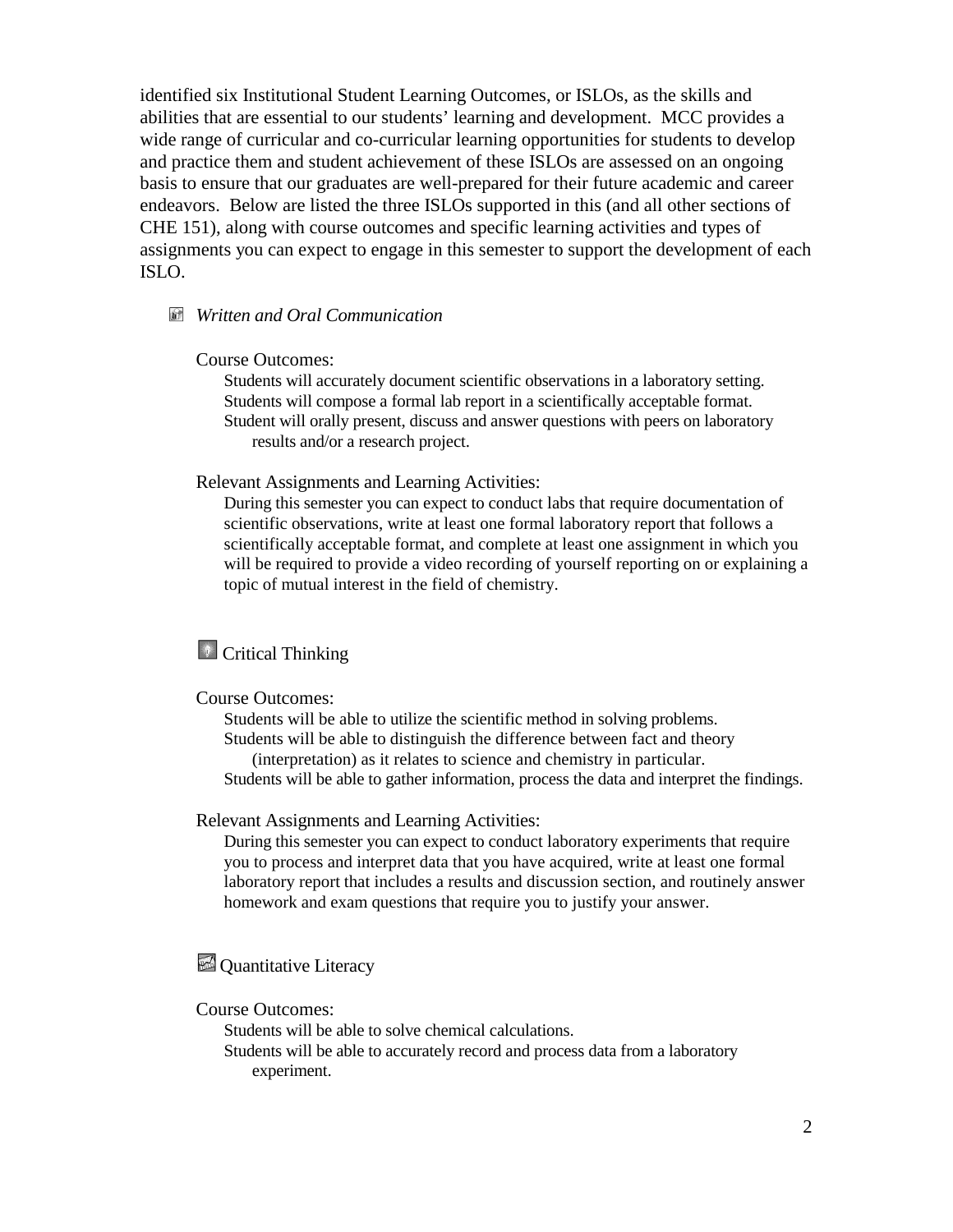Students will be able to interpret data on graphs and tables to understand chemical concepts.

Relevant Assignments and Learning Activities:

During this semester you can expect to conduct labs and write at least one formal lab report that require data acquisition and numerical or statistical analysis, and complete *many* homework sets and exam problems that require mathematical calculations.

## *Changes/Additions to the ENV 121 Syllabus:*

### *The last sentence was added to the course description (with icons):*

This course supports student development of Social Responsibility  $\blacksquare$ , Multicultural /Global Literacy  $\Box$ , Critical Thinking  $\Box$ , Quantitative Literacy  $\Box$ , and Written and Oral Communication **1**.

*Comments: Unlike the CHE 151 syllabus, the relevant course outcomes, assignments, and learning activities were not split into a separate section. Rather, they were defined and their relevance explained in the new added paragraph below, then identified by placing the appropriate icons in the learning outcomes and course outline sections of the existing syllabus. Please note that there are also many coursespecific outcomes and activities not relevant to an ISLO.*

*Institutional Student Learning Outcomes (ISLOs):* In addition to discipline-associated knowledge acquired at the college as

a foundation for continued study and/or practical application, the MCC community has identified six Institutional Student Learning Outcomes, or ISLOs, as the skills and abilities that are essential to our students' learning and development. MCC provides a wide range of curricular and co-curricular learning opportunities for students to develop and practice them and student achievement of these ISLOs are assessed on an ongoing basis to ensure that our graduates are well prepared for their future academic and career endeavors. Below are listed the five ISLOs supported in this course, along with the icons used to identify within the remainder of this syllabus specific learning outcomes, activities and types of assignments that you can expect to engage in this semester to support the development of each ISLO.

- *Written and Oral Communication*
- *Critical Thinking*
- *Quantitative Literacy*
- Social Responsibility
- **Multicultural /Global Literacy**

*Student Learning Outcomes:* After completing this course, students will be able to: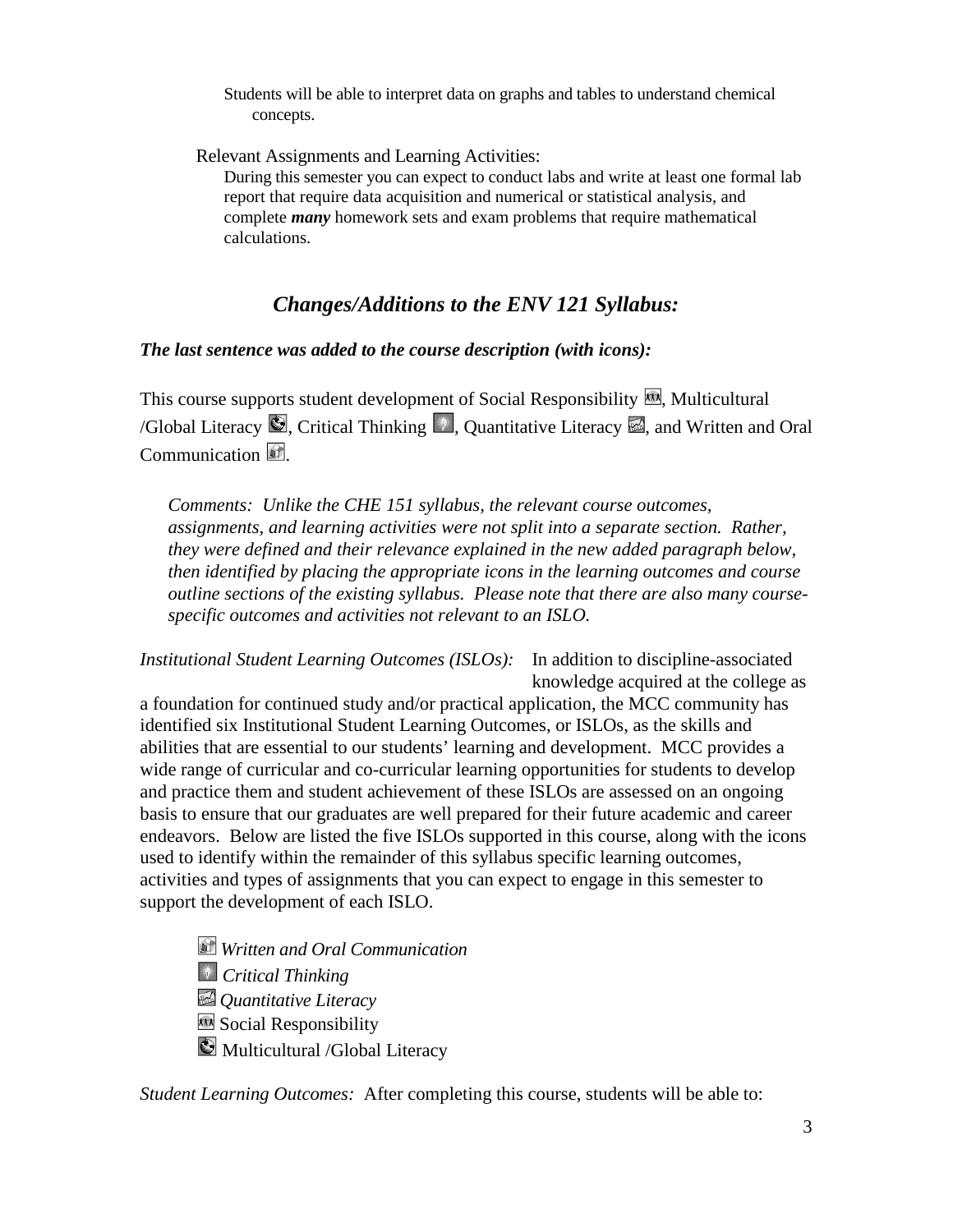- Demonstrate through class discussion and the creation of written documents (that employ Standard English spelling, grammar, punctuation and capitalization) a thorough understanding of basic ecological concepts, such as biodiversity, ecosystem productivity, and sustainability.
- Demonstrate through class discussion and the creation of written documents (that employ Standard English spelling, grammar, punctuation and capitalization) a thorough understanding of the balances that exist in natural ecosystems that form the foundation of sustainability on our planet.
- Demonstrate through class discussion and the creation of written documents (that employ Standard English spelling, grammar, punctuation and capitalization) a thorough understanding of the ecological impact that industry, society, and individuals have on coral reef ecosystems.
- Via the development of oral communication skills through live debate, demonstrate an understanding of the energy needs of humanity, the economic and ecological pros and cons of current and future energy sources, and the effects of each type of energy source on the health of the world's coral reefs. **A**
- Analyze the economic and ecological pros and cons of current human activities (such as energy use, travel and tourism, agriculture, fishing, industrial processes, mining, politics) on the health of the world's coral reefs.
- Define and discuss the concept of Environmental Justice.
- Analyze the pros and cons of human cultural and/or religious practices and values in numerous global locations near coral reefs (such as local cultural relationships to the ocean, attitudes of the relationship between humankind and nature, the role of natural resources in various cultural and religious views) on the health of the world's coral reefs – both local to each culture and global in scope.  $\Box$
- Analyze and critique the effects of varied worldwide political and economic systems of countries near reef ecosystems, and how these different systems affect local and global reef health.
- Interpret data on graphs and tables to explain ecological and economic  $concents.$
- Articulate an environmental worldview that reflects their individual values and underlies how they make ethical decisions.
- Discern and examine the effects of their individual decisions and actions on the environment.  $\overline{\mathbf{w}}$
- Communicate more confidently and articulately a position on environmental issues by engaging in informed discussion by substantiating opinions with quantitative data.
- Perceive themselves as effective, participating members of their school, community, and world via civic engagement.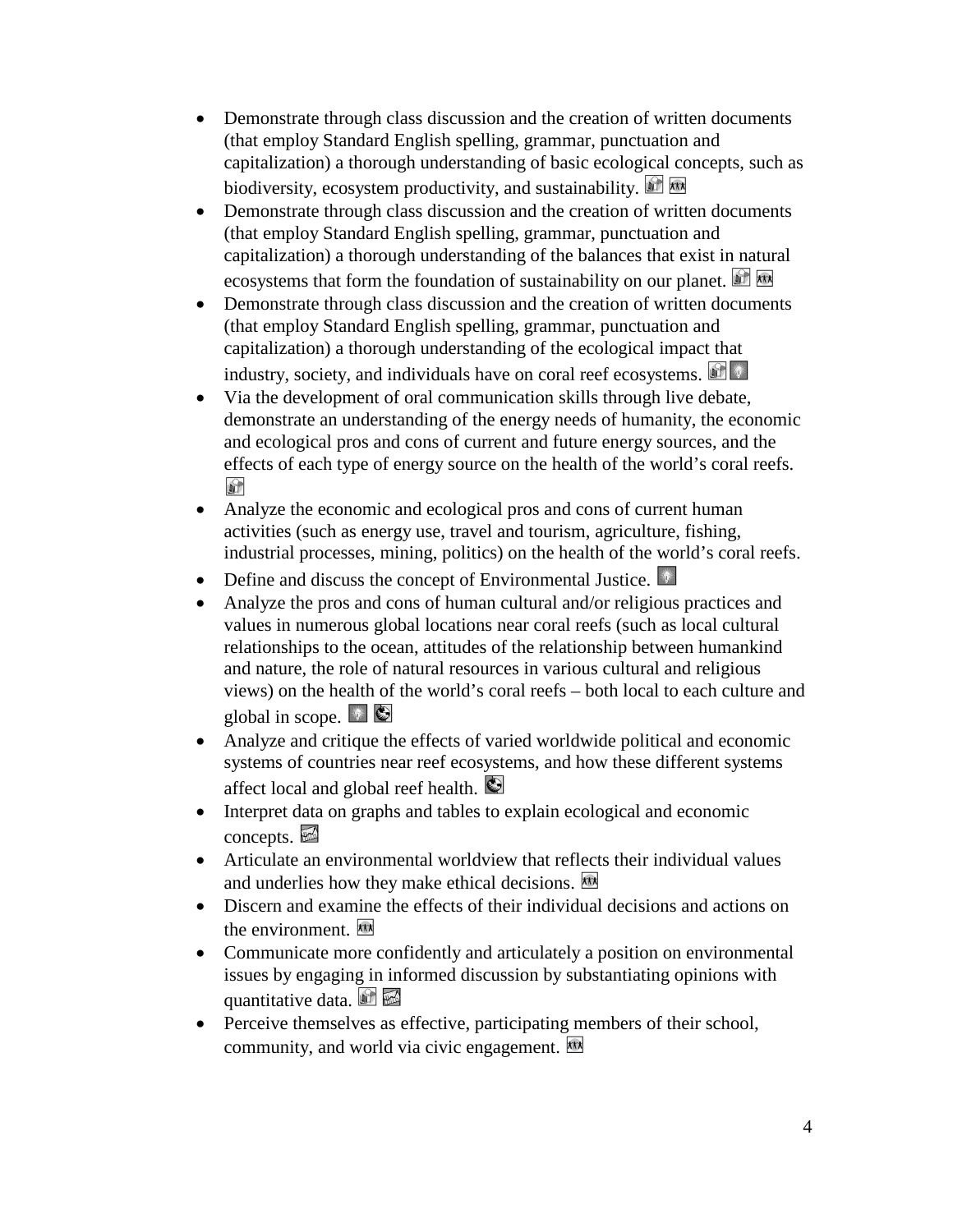- Demonstrate through class discussion and written assignments a thorough understanding of exponential growth as compared to linear growth, and articulate its relevance in relation to human population.
- Demonstrate knowledge of the vocabulary of coral reef ecosystems, basic coral biology, taxonomy of reef organisms, and evidence of stress to reefs through discussions, quizzes, and assignments.
- Compare and contrast human and natural causes of depletion or extinction of species as well as disruption of entire ecosystems such as the coral reefs.
- Utilize research and critical analysis of scientific data to demonstrate how coral reefs are widely accepted as indicators of global environmental health.  $\mathbb{R}^2$
- Define sustainability and explain the major ecological principles that underlie balance between coral reef, sea-grass bed, and mangrove ecosystems.
- Describe the major atmospheric environmental problem of climate change, the potential consequences of this problem on reef ecosystems if not curbed, evidence for its cause, and the political and scientific challenges to reversing it.
- State examples illustrating the economic and cultural importance of coral reefs on nearby tropical nations and communities.
- State examples of what individuals can do to help preserve resources and alleviate environmental problems.

## *Course Outline:*

| Week           | Topics and Related Chapters in the Miller Text                                                                                                                                                                                                                     |
|----------------|--------------------------------------------------------------------------------------------------------------------------------------------------------------------------------------------------------------------------------------------------------------------|
| $\mathbf{1}$   | <b>Course Overview and Expectations</b><br>Discussion: Why Study Coral Reefs?<br>Overview of Coral Reef Ecology and Conservation, Basic Coral Biology<br>(Multimedia and Handouts)                                                                                 |
| $\overline{2}$ | The Economic and Cultural Importance of Coral Reefs (Multimedia)<br>Example of a Coral Reef Community: Introduction to Belize<br>Distribution/Discussion of Assignment #1: Individual Student In-class<br>Presentations<br>"Exponential Growth" Exercise (Handout) |
| 3              | Begin Individual Student In-class Presentations<br>Environmental Problems, Population, Consumption, and Sustainability<br>(Chapter 1)                                                                                                                              |
| 4              | Individual Student In-class Presentations Continued<br>Environmental Problems, Population, Consumption, and Sustainability<br>(Chapter 1) Continued                                                                                                                |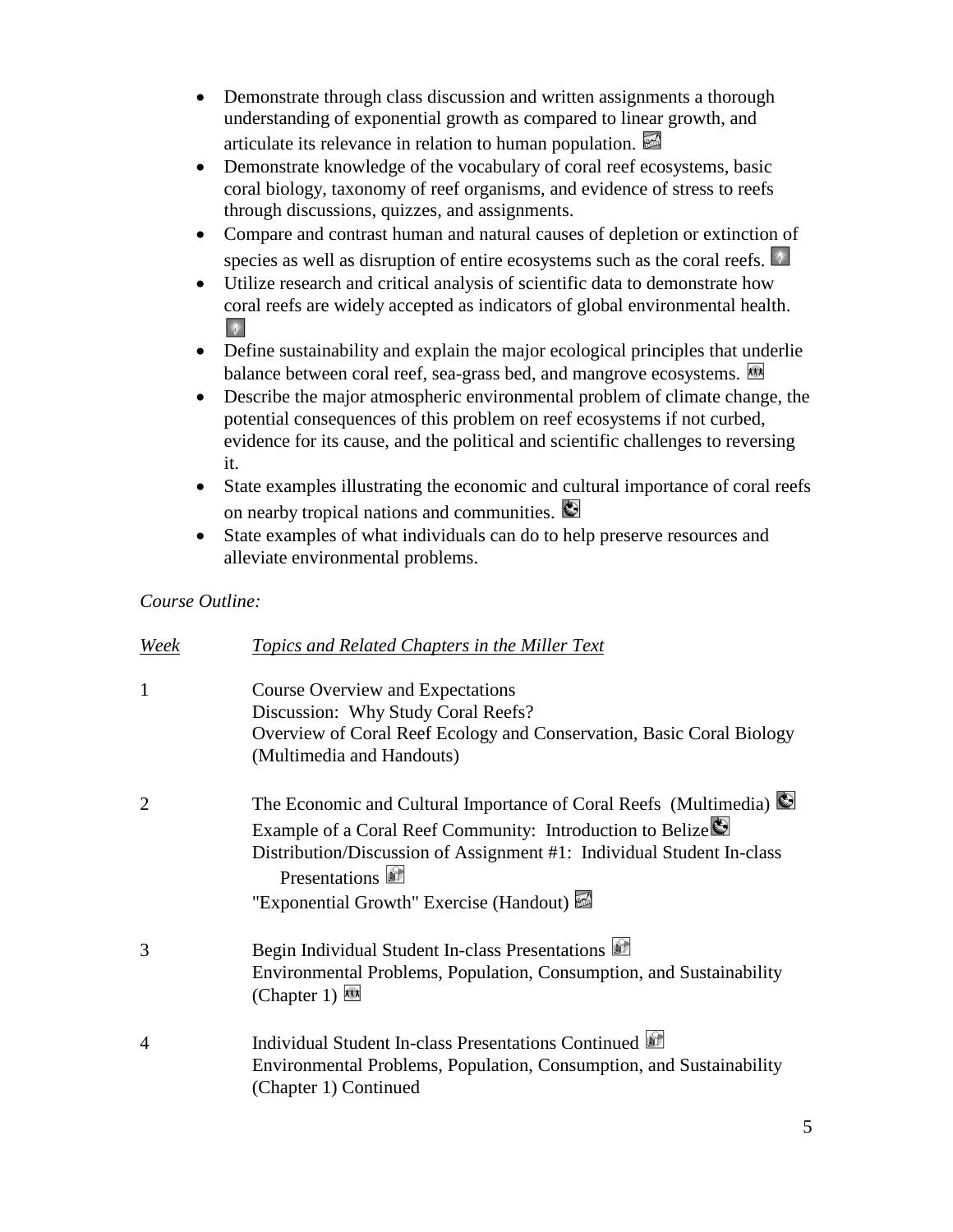|    | "Resources" Exercise (Handout)<br>Ecological Footprint (http://www.myfootprint.org/en/)                                                                                                                                                                                                                                                                                                                                                                           |
|----|-------------------------------------------------------------------------------------------------------------------------------------------------------------------------------------------------------------------------------------------------------------------------------------------------------------------------------------------------------------------------------------------------------------------------------------------------------------------|
| 5  | Individual Student In-class Presentations Continued<br>Matter, Energy, and Systems (Chapter 2)<br>Energy Flow and Matter Cycling in Ecosystems<br>"Coral Reef Ecosystem Connectivity" Exercise (Handout)                                                                                                                                                                                                                                                          |
| 6  | Individual Student In-class Presentations Continued<br>Biodiversity and Evolution (Chapter 3)<br>Natural Selection and Speciation (Chapter 4 Sections 4.1 through 4.4)                                                                                                                                                                                                                                                                                            |
| 7  | Individual Student In-class Presentations Continued<br>Finish Discussion on Biodiversity and Evolution<br><b>Community Ecology (Handout)</b><br>Group Work/Student Led Discussion on: "Death and Resurrection of<br>Caribbean Coral Reefs: a Palaeoecological Perspective" (Handout)                                                                                                                                                                              |
| 8  | Anthropogenic and Natural Stresses to Reefs: A Closer Look I<br>Point and Non-Point Sources of Water Pollution (Chapter 8) and Air<br>Pollution (Chapter 12)<br>Health of the Oceans and Computer Modeling in Climate Science (Multimedia)<br>Sustaining Marine Ecosystems (Sections 6.5 and 6.6)                                                                                                                                                                 |
|    | Spring Break after week 8 (assuming no Friday snow days prior to this week) = March 21                                                                                                                                                                                                                                                                                                                                                                            |
| 9  | Anthropogenic and Natural Stresses to Reefs: A Closer Look II<br>Climate Change and Ocean Warming (Handouts, Multimedia)<br>Group Work/Student Led Discussion on: "IPCC Climate Change Working<br>Group I Report: The Physical Science Basis" " (Handout)<br>Ocean Acidification (Chemistry Demonstration)<br>Coral Reefs as Indicators of Global Environmental Health<br>"Risk Assessment" Exercise                                                              |
| 10 | Anthropogenic and Natural Stresses to Reefs: A Closer Look III<br>Effects of Tourism, Fishing Practices, and Coastal Land Use Management<br>on Reef Ecosystems (Handouts)<br>Coordinated Multimedia (Air, Land, and Water) Environmental<br>Management, Belize Coastal Zone Management (Handout)<br>Hol Chan Marine Reserve, San Pedro, Belize (Handout/Web Resources)<br>Development in San Pedro, Belize (2008 MCC Belize Fellowship Group Dvd)<br>$\mathbf{C}$ |
| 11 | Preparation for the Energy Debates: Nonrenewable and Renewable Energy                                                                                                                                                                                                                                                                                                                                                                                             |